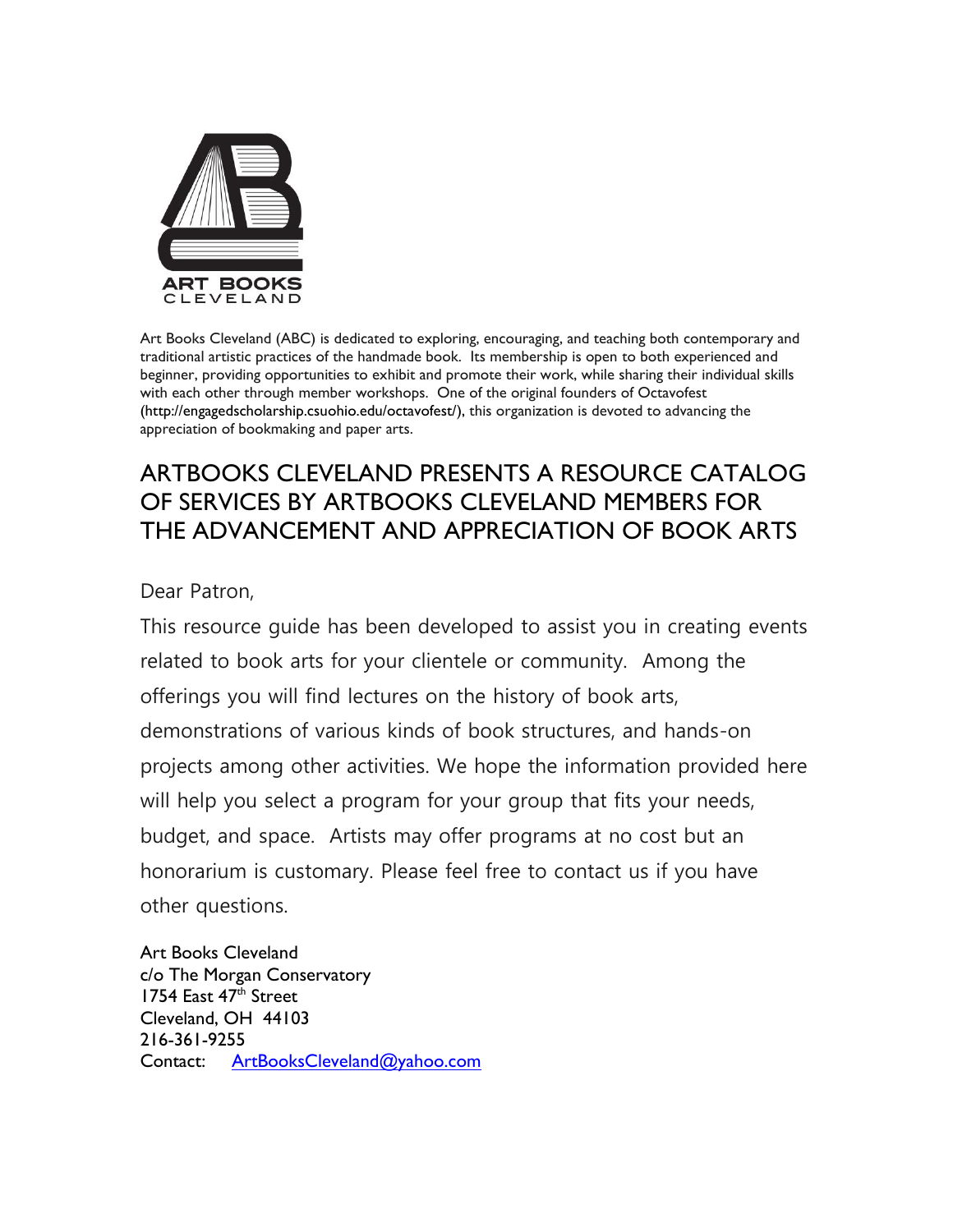

Art Books Cleveland (ABC) is dedicated to exploring, encouraging, and teaching both contemporary and traditional artistic practices of the handmade book. Its membership is open to both experienced and beginner, providing opportunities to exhibit and promote their work, while sharing their individual skills with each other through member workshops. One of the original founders of Octavofest (http://engagedscholarship.csuohio.edu/octavofest/), this organization is devoted to advancing the appreciation of bookmaking and paper arts.

# **Member Biographies & Contact Information**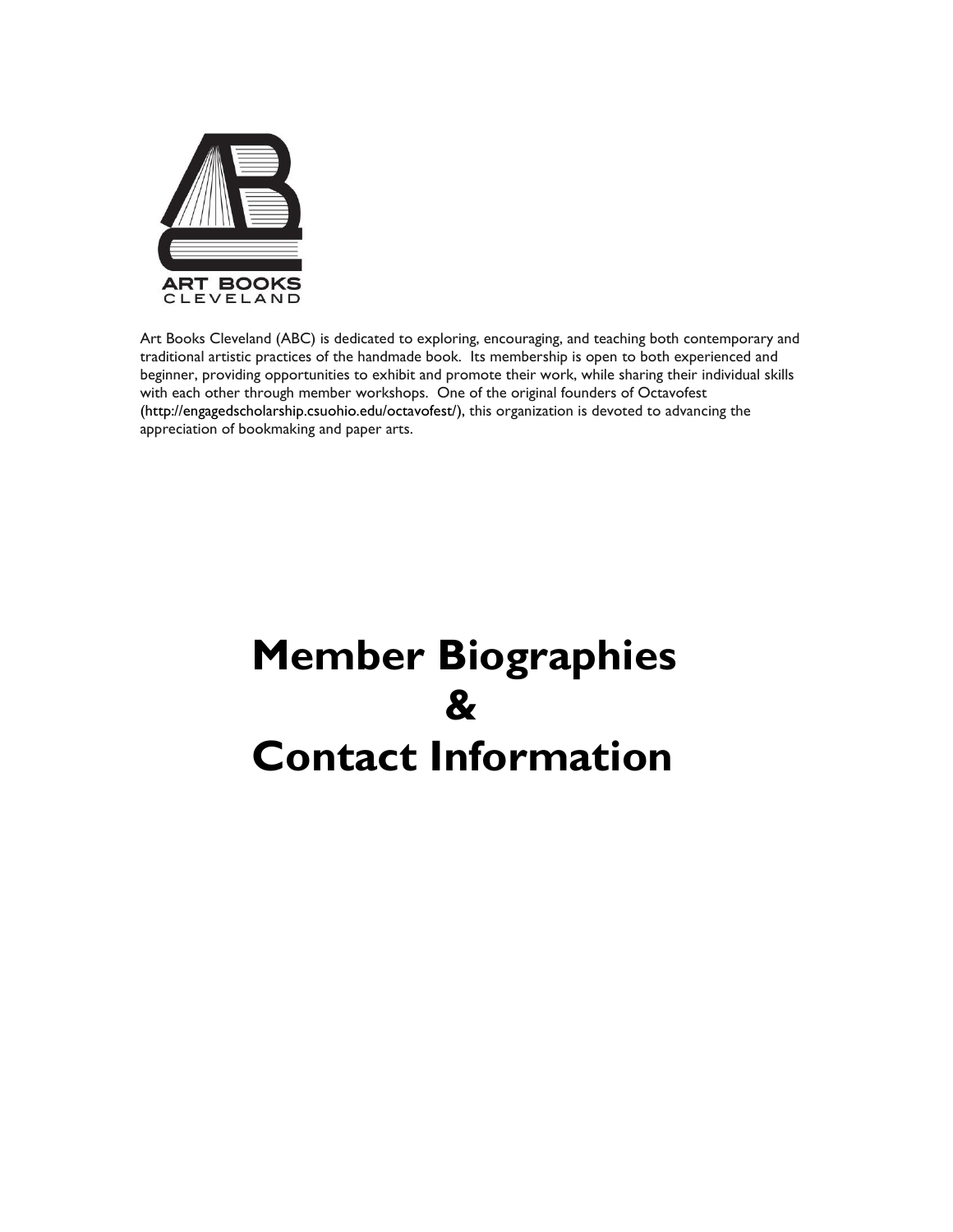

**ABC Member***: Bette Bonder* **Contact Info:** bettebonder@gmail.com

#### **ABC Member:** *Clare Murray Adams* **Preferred method of contact:** [clare.m.adams@gmail.com](mailto:clare.m.adams@gmail.com) 330-978-7114

## **Bio / Artist Statement:**

Clare Murray Adams is former Professor of Art and Chair of the Visual Art Department at Malone University. She earned a BFA from Kent State University and an MFA from Vermont College. Over the past 35 years her artwork has been exhibited regionally and nationally in fiber and mixed media exhibits often taking home honors or awards. During the past four years she has had 7 One-Person exhibits in Ohio, Indiana, New York, South Carolina, and California.

Earlier work was strongly rooted in quiltmaking and surface design. More recent work relies on the processes involved in making 3D constructions, in collage, the book arts, and in encaustic painting or working with wax. Clare's long interest and attraction to fibers is still evident in her work, if not in process, then certainly in concept.

**ABC Member:** *Diane Britt* **Contact Info:** diane11413@yahoo.com

### **Bio / Artist Statement:**

Diane Britt is a book artist whose work also encompasses sculpture/installation, drawing and painting. She lives in Birmingham, Ohio. Diane was educated in Boston and Cleveland, including through such artists' associations as The World Sculpture Racing Society and Art Books Cleveland. She has exhibited at the Abecedarian Gallery in Denver, Ingalls Library at the Cleveland Museum and at the Morgan Conservatory of Papermaking, and is currently in Monumental in Miniature III, traveling in the U.S. and internationally. Diane values play, curiosity, and engaging the world and self as a lifelong process.

**ABC Member:** *Ellen Strong* **Contact Info:** 216-231-0001 or [strongbind@hotmail.com](mailto:strongbind@hotmail.com)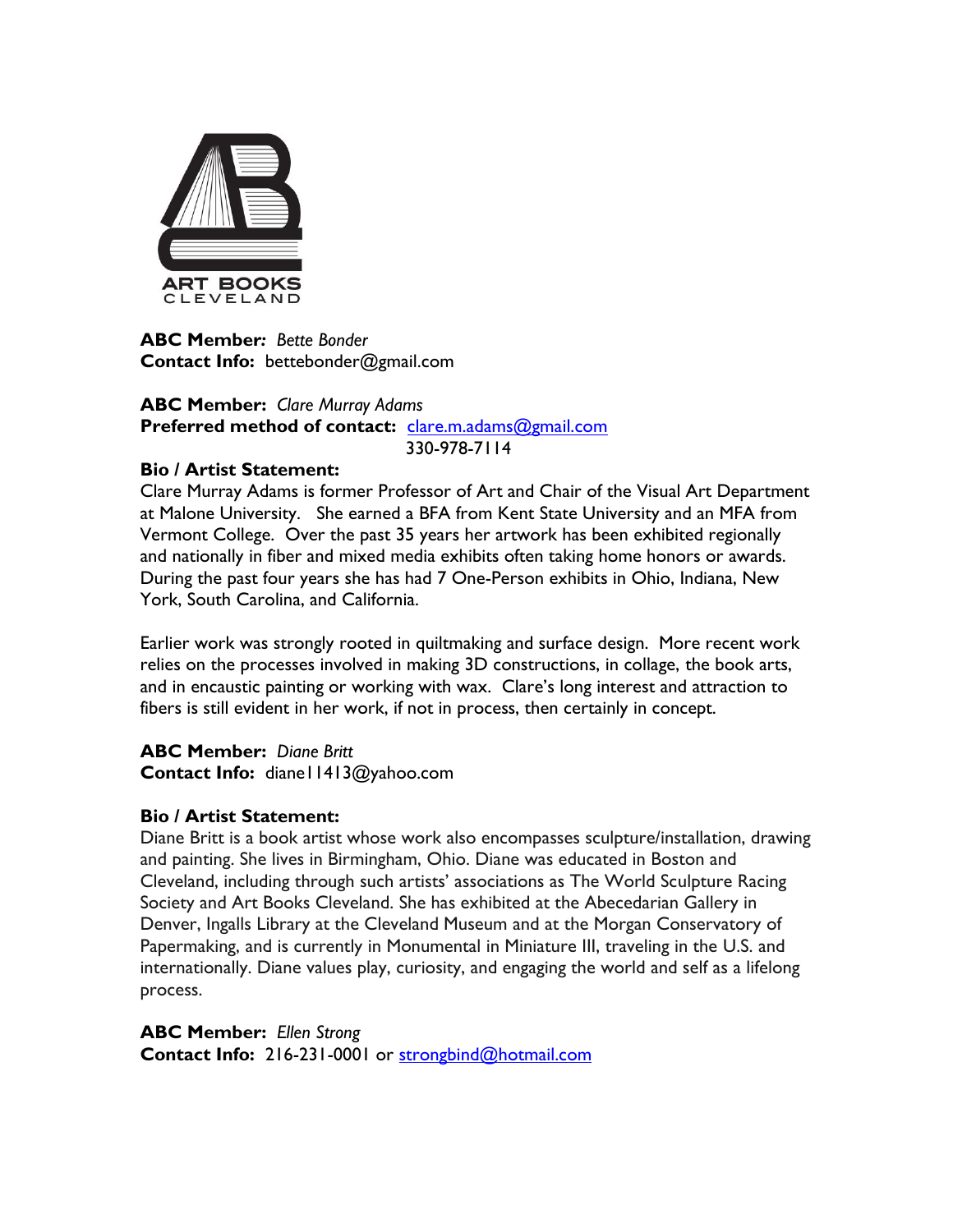#### **ABC Member:** *Gene Epstein* **Contact Info:** 216-321-9860 or geneepstein@hotmail.com

#### **Bio / Artist Statement:**

Gene Epstein currently works as an artist, book artist, bookbinder, exhibit designer, muralist and jazz bassist. Ms. Epstein has an MFA in Painting and a BA in Studio Art. She teaches art at Lorain County Community College, formerly at CWRU and Tri-C, is a former museum Exhibits Department director at the WRHS History Museum, and former museum educator at the Cleveland Children's Museum and the Cleveland Museum of Art. Her folded book sculptures were featured in the 2011 book Book Art, Iconic Sculptures and Installations made from Books, published in Great Britain. Her work has been shown in the Cleveland Museum of Art, the Tweed Museum of Art (Duluth, Minnesota), Loganberry Books Annex Gallery, the Heights Arts Gallery, the Morgan Conservatory, the San Diego Book Arts National Juried Exhibition, the Minnesota Center for Book Arts, and other venues. Her work is owned by art lovers in such far flung places as Helsinki, Finland; Kagoshima City, Japan; Shanghai, China; Venice, Italy; New York City; Seattle, Washington; as well as places much closer to home.

#### **ABC Member:** *Laura Martin* **Preferred Method of Contact:** 216.397.0662 **or** ixiloom@yahoo.com

#### **Bio / Artist Statement:**

Former academic with specialties in linguistics, Spanish, Mayan culture, and cultural competence; exhibiting as book

and paper artist since 2007 and especially interested in the coordination of content and structure, the use of book forms to foster literacy and creativity, and the incorporation of papercutting into book structures.

### **ABC Member:** *Melissa O'Grady*

**Contact Info:** 216-952-7291 or [m3lissamary@gmail.com](mailto:m3lissamary@gmail.com) **Websites:** melissamade.us and m3lissa.weebly.com

### **Bio / Artist Statement:**

Melissa is one of the original founders of ABC. Her favorite book structures include pop-ups, "magic circles," and simple (but beautiful) hardcovers. She has been Cleveland Public Library's featured Octavofest presenter since 2012.

**ABC Member:** *Tony Williams* **Contact Info:** 216-707-9351 or 216-534-7136 (cell) tonywilliamsartist@gmail.com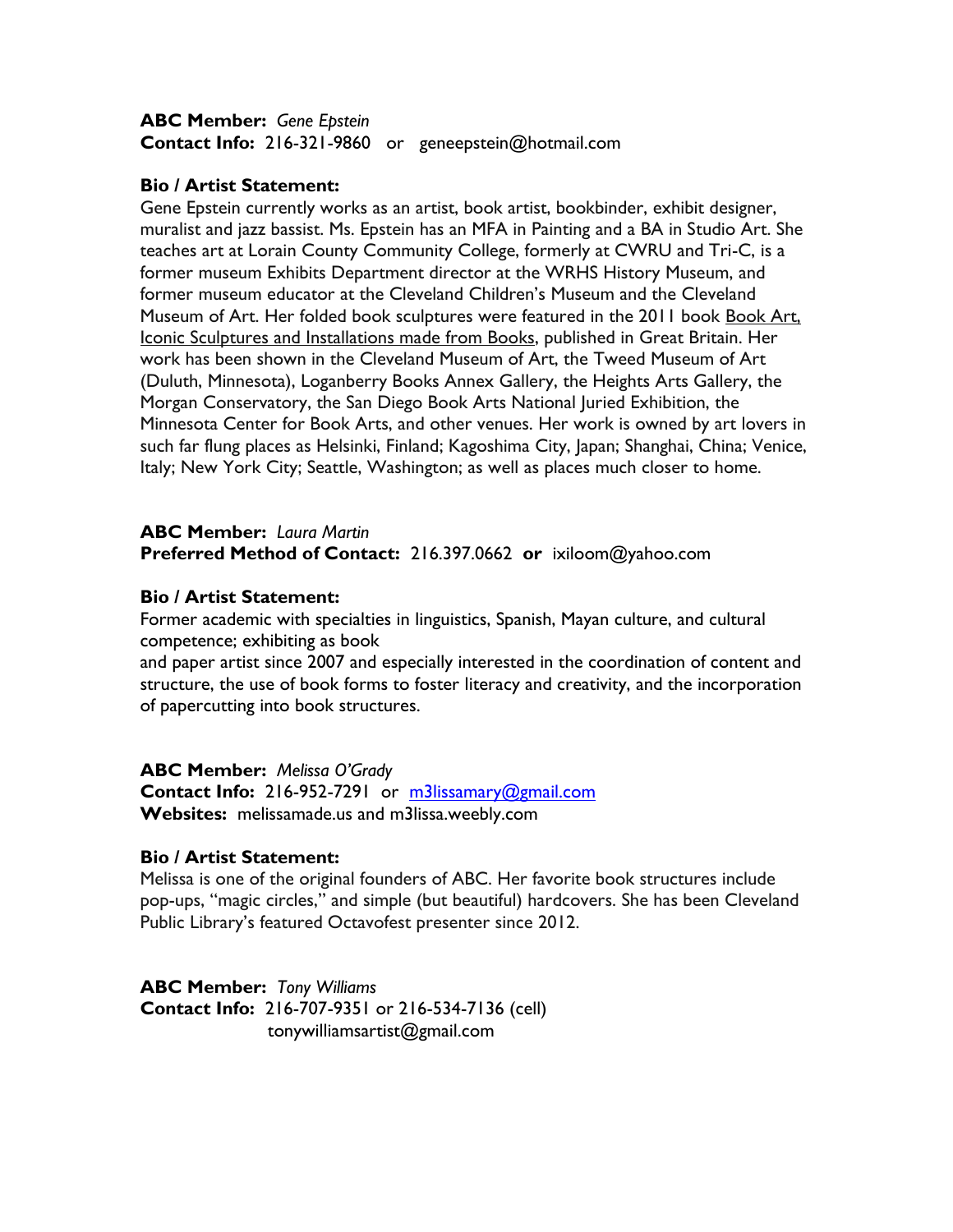

Art Books Cleveland (ABC) is dedicated to exploring, encouraging, and teaching both contemporary and traditional artistic practices of the handmade book. Its membership is open to both experienced and beginner, providing opportunities to exhibit and promote their work, while sharing their individual skills with each other through member workshops. One of the original founders of Octavofest, this organization is devoted to advancing the appreciation of bookmaking and paper arts.

# **Workshops**

## **Demonstrations**

## **Lectures**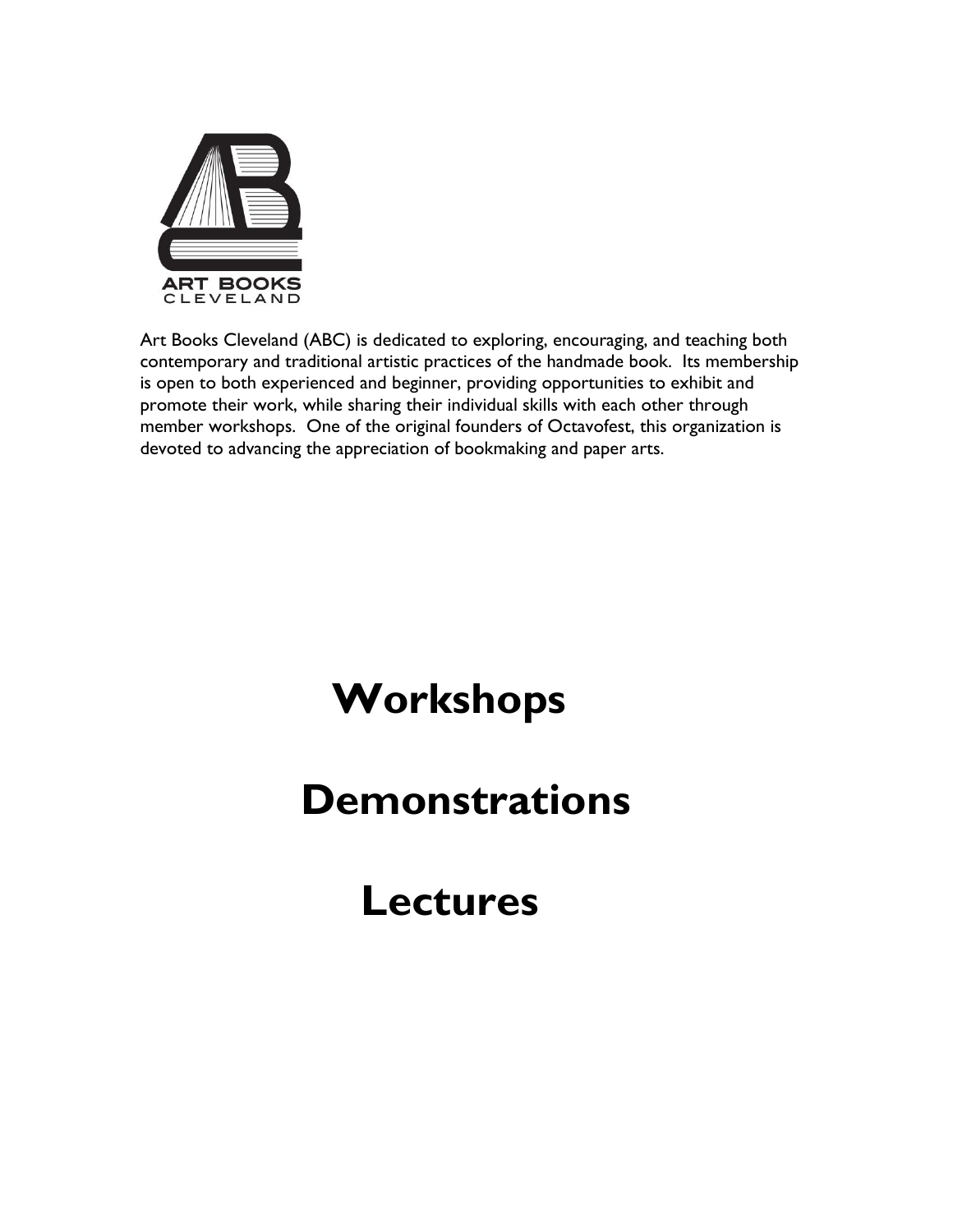

**ABC Member:** *Bette Bonder* **Contact Info:** bettebonder@gmail.com

**Availability:** Available days are negotiable; Time: Mid-morning through midafternoon

## **Presentation, Demonstration, Lecture, or Workshop Description:**

Lecture / Power Point Presentation "Creativity in Later Life: Benefits and Strategies There is considerable evidence that participating in creative activities in middle age and later life can help maintain good health and reduce the risk of cognitive impairment. This presentation gives a very brief overview of that research, and then focuses on ways that participants can identify creative activities they would enjoy, and begin to develop those interests.

**Time Needed:** (1 hour plus Q&A)

**Intended Audience:** Appropriate for any adult audience

**Materials:** Need projector. I will supply laptop with PowerPoint

**Space and Equipment Requirements:** Lecture style seating. If large group, need microphone

**Suggested Fee:** No fee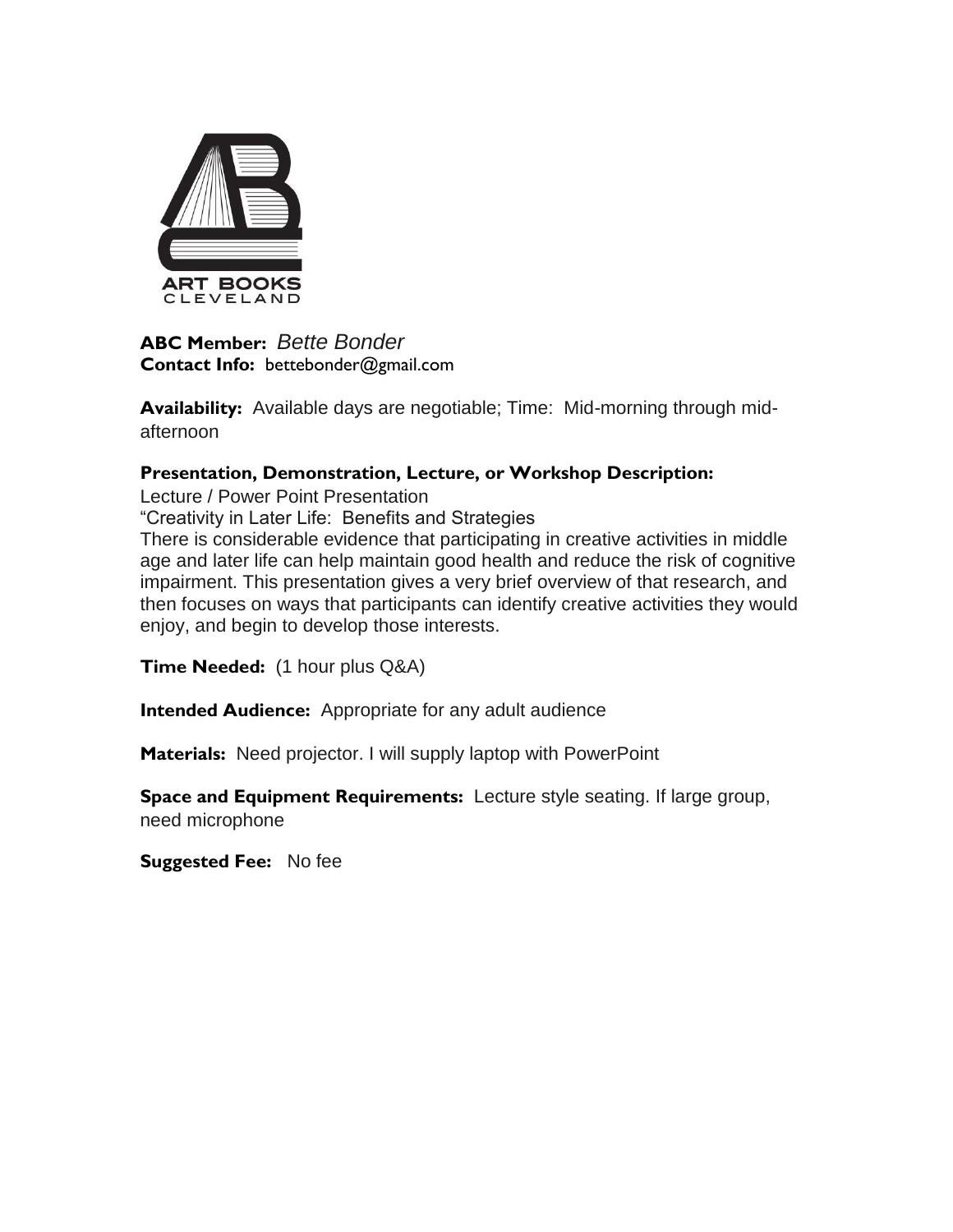

**ABC Member:** *Bette Bonder*

**Contact Info:** bettebonder@gmail.com

**Availability:** Available days are negotiable; Time: Mid-morning through mid-afternoon

## **Presentation, Demonstration, Lecture, or Workshop Description:**

Hands-on workshop style presentation with audience participation and takeaways "Easy Book Structures"

There are several simple structures that can be done with little instruction and few specialized tools. Accordion books, envelope journals and other simple structures can be used to make interesting and useful products for personal use or for gifts. Can be tailored to children aged 9 and up, or to adults of any age.

**Time Needed:** (90 minutes)

**Intended Audience:** Can be tailored to children aged 9 and up, or to adults of any age.

**Materials:** Need scissors, exacto knives, rulers, envelopes, book board, card stock, decorative paper, ribbon, beads, PVA glue.

I will provide the materials. Provision of tools is negotiable depending on size of group and resources of facility.

**Space and Equipment Requirements:** Tables with about 4' of space per participant. Glue is used, and can be messy especially for younger participants. Access to water is helpful.

**Suggested Fee:** \$30 to cover materials.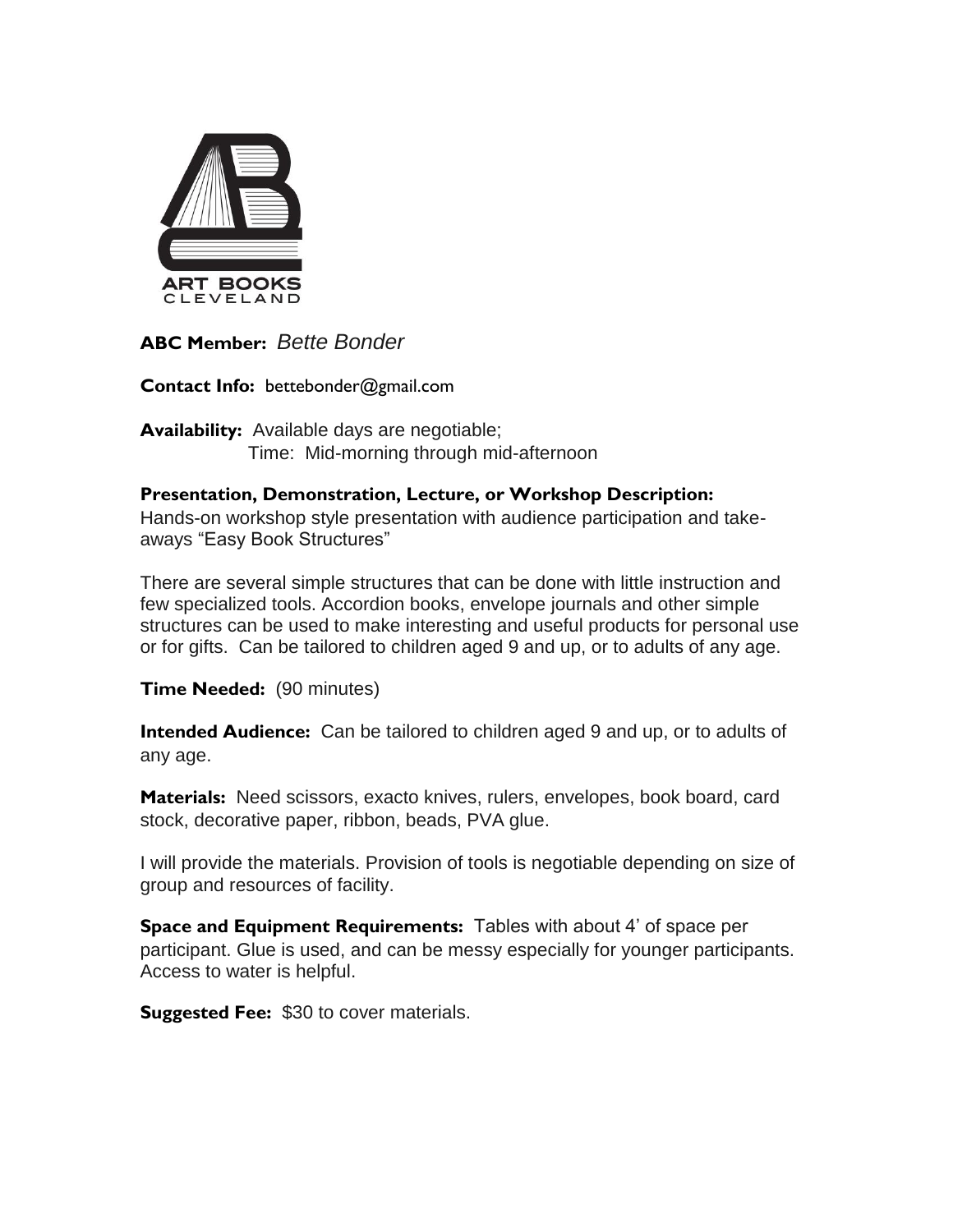

**ABC Member:** *Clare Murray Adams*

Preferred method of contact: [clare.m.adams@gmail.com](mailto:clare.m.adams@gmail.com)

## **Availability:**

Any time on a Wednesday or Thursday

## **Presentation, Demonstration, Lecture, or Workshop Description:**

**Paper Bag Book:** Using brown paper bags, the participants will make a book that can hold mementos from a vacation, photos, recipes, postcards, etc. Participants will assemble the book with a cover that can be tied or sewn.



**Time Needed: 1-2 hours**

## **Intended Audience: 4th Grade and up**

**Materials:** Clare will provide handouts, decorative papers, paper bags, twine or yarn, sewing needles. The facility can provide photocopy paper, scissors, glue, staplers and paper towels.

**Space and Equipment Requirements:** Table and chairs for participants plus 1 extra table.

**Suggested Fee:** \$75 - \$100.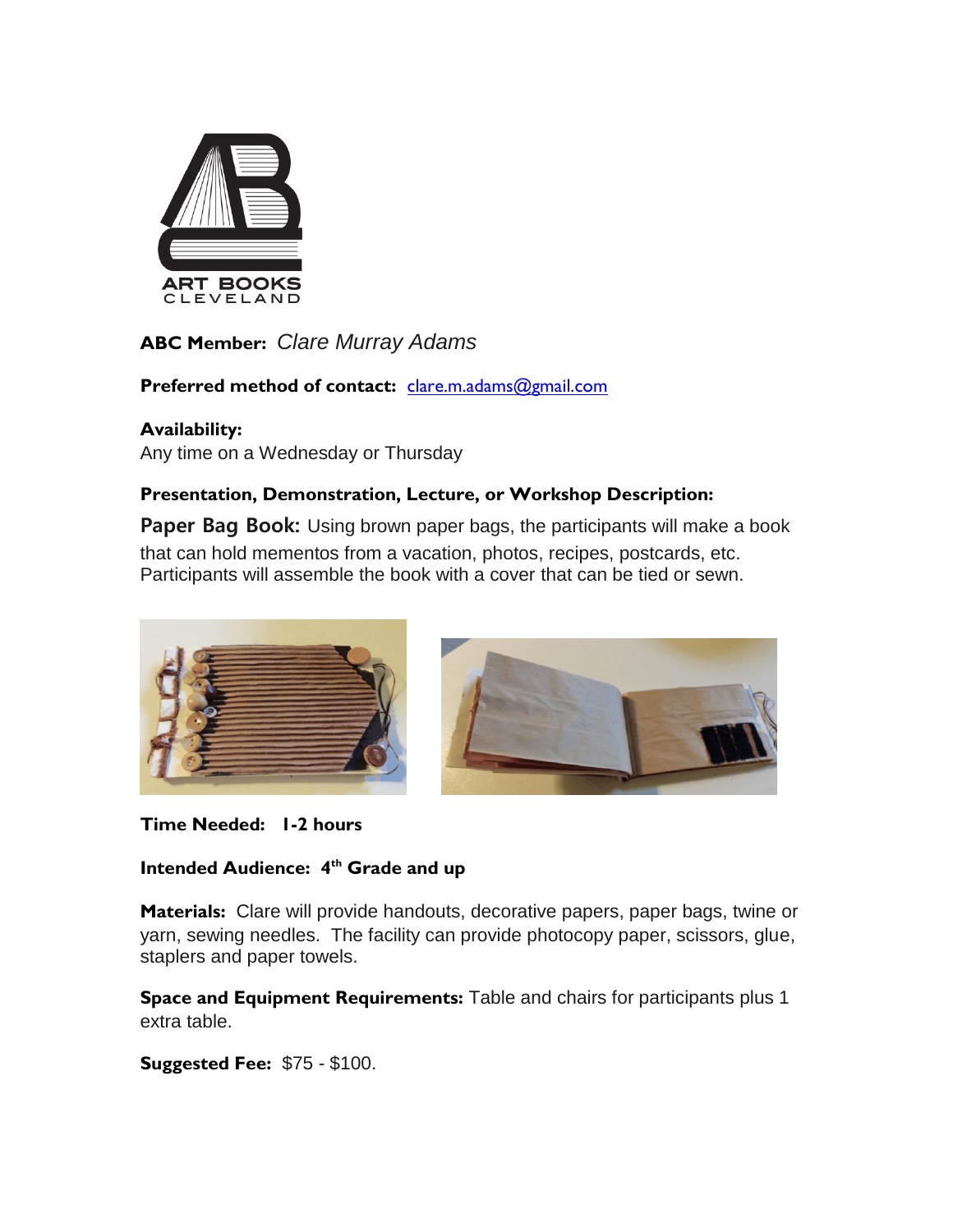

**ABC Member:** *Clare Murray Adams*

Preferred method of contact: [clare.m.adams@gmail.com](mailto:clare.m.adams@gmail.com) [www.clare.m.adams@gmail.com](http://www.clare.m.adams@gmail.com/)

## **Availability:**

Any time on a Wednesday or Thursday

## **Presentation, Demonstration, Lecture, or Workshop Description:**

**Candy Bar Book:** Eat a Candy Bar, Save the wrapper, Use it for the cover of a single signature book. The lesson here is to learn how to do a single signature, one of the basic methods of book making.



## **Time Needed: 1-2 hours**

## **Intended Audience: 4th Grade and up**

**Materials:** Clare will provide handouts, decorative papers, candy bars, twine or yarn, sewing needles. The facility can provide photocopy paper, scissors, glue, staplers and paper towels.

**Space and Equipment Requirements:** Table and chairs for participants plus 1 extra table.

**Suggested Fee:** \$75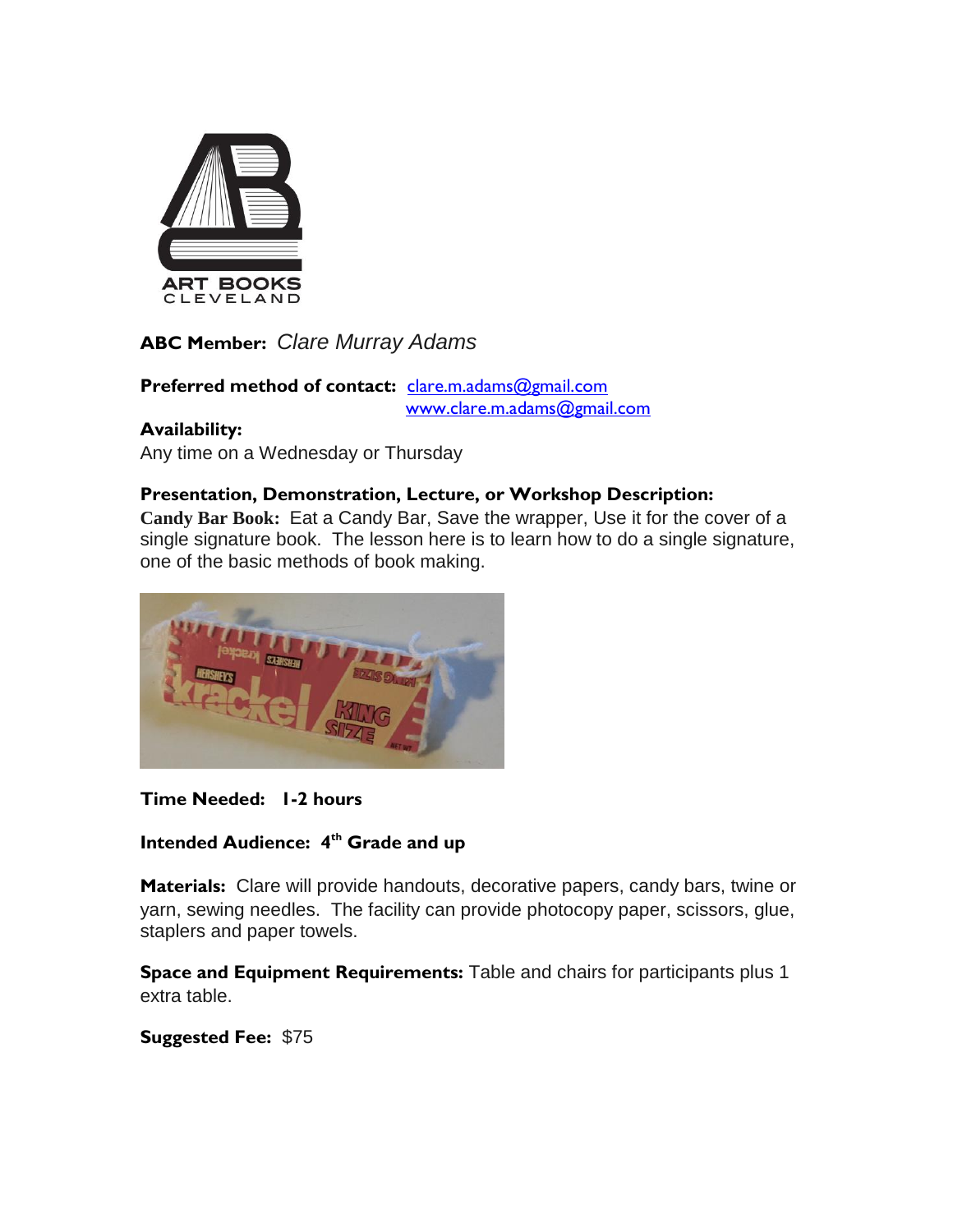

**ABC Member:** *Ellen Strong*

**Contact Info:** 216-231-0001 or strongbind@hotmail.com

**Availability:** Monday, Tuesday, Thursday, & Friday mornings, afternoons and evenings

## **Presentation, Demonstration, Lecture, or Workshop Description:**

- 1. What is Bookbinding
- 2. How Books Are made
- 3. Let's make a Book
- 4. The Care of Books
- 5. Simple Book Repair
- 6. These topics take the form of Demonstrations, Lectures / Power Point Presentations, or Hands–on Workshops. If interested in a topic please call Ellie for further information.

**Time Needed:** Time varies from 45 minutes for a lecture to 2-4 hours for demos and workshops.

**Intended Audience:** Fifth Graders and up, Teens, Adults, and Children accompanied by an Adult.

**Materials**: Please call Ellie for complete details depending upon the desired topic.

**Space and Equipment Requirements:** Two 6 foot tables, access to water

**Suggested Fee:** \$75-125 / hour + materials fee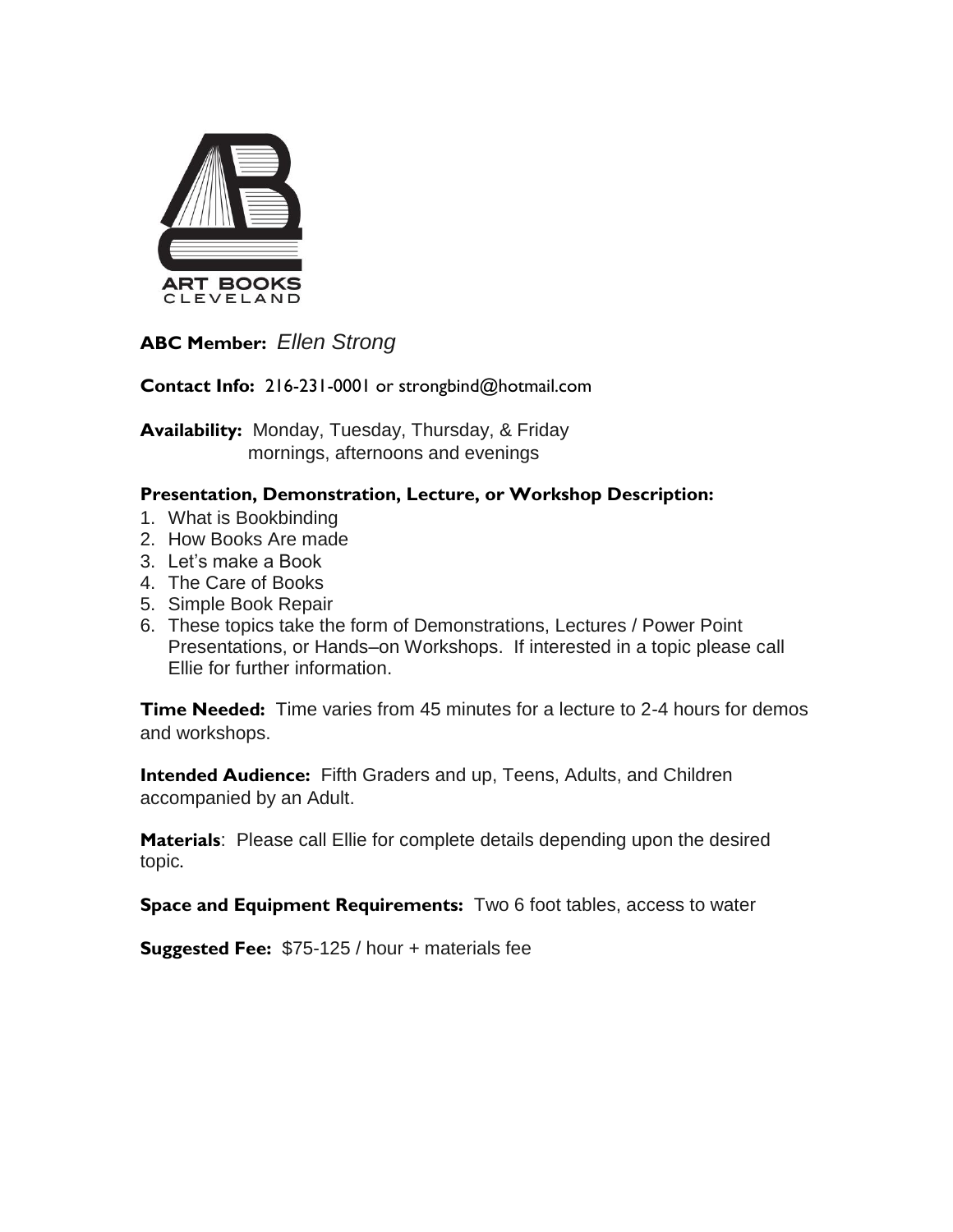

**ABC Member:** *Gene Epstein*

**Contact Info:** 216-321-9860 or geneepstein@hotmail.com

**Availability:** Tuesday evening, Wednesday anytime, Thursday evening, Saturday and Sunday anytime.

**Presentation, Demonstration, Lecture, or Workshop Description:** Computer slide lecture followed by a hands on workshop in folded book sculpture using de-accessioned or discarded books.

**Time Needed:** 1-2 hours

**Intended Audience: Teen and Adult** 

**Materials:** Books may be provided by the venue or by the artist. Three page handouts to be copied by the venue.

**Space and Equipment Requirements:** Tables to work on for all participants, a lap top computer and screen to play the disk for the lecture.

**Suggested Fee:** \$100-150, with an additional charge of \$2 per book and handout provided by the artist.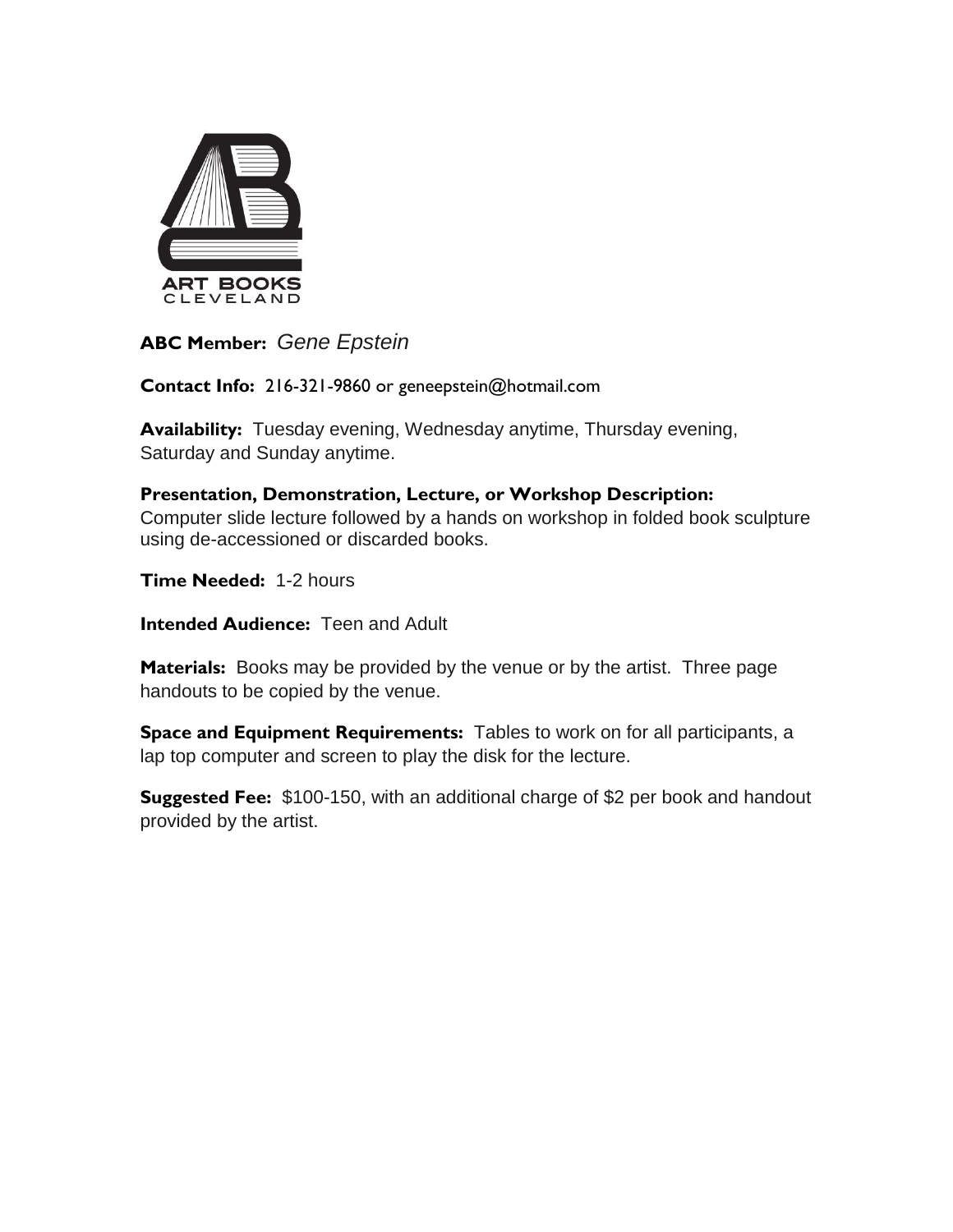

**ABC Member:** *Gene Epstein*

**Contact Info:** 216-321-9860 or geneepstein@hotmail.com

**Availability:** Tuesday evening, Wednesday anytime, Thursday evening, Saturday and Sunday anytime.

**Presentation, Demonstration, Lecture, or Workshop Description:** Lecture on hand-made books, with many examples for people to examine.

**Time Needed:** 1 hour

**Intended Audience: Teen and Adult** 

**Space and Equipment Requirements:** Tables to display the work.

**Suggested Fee:** \$75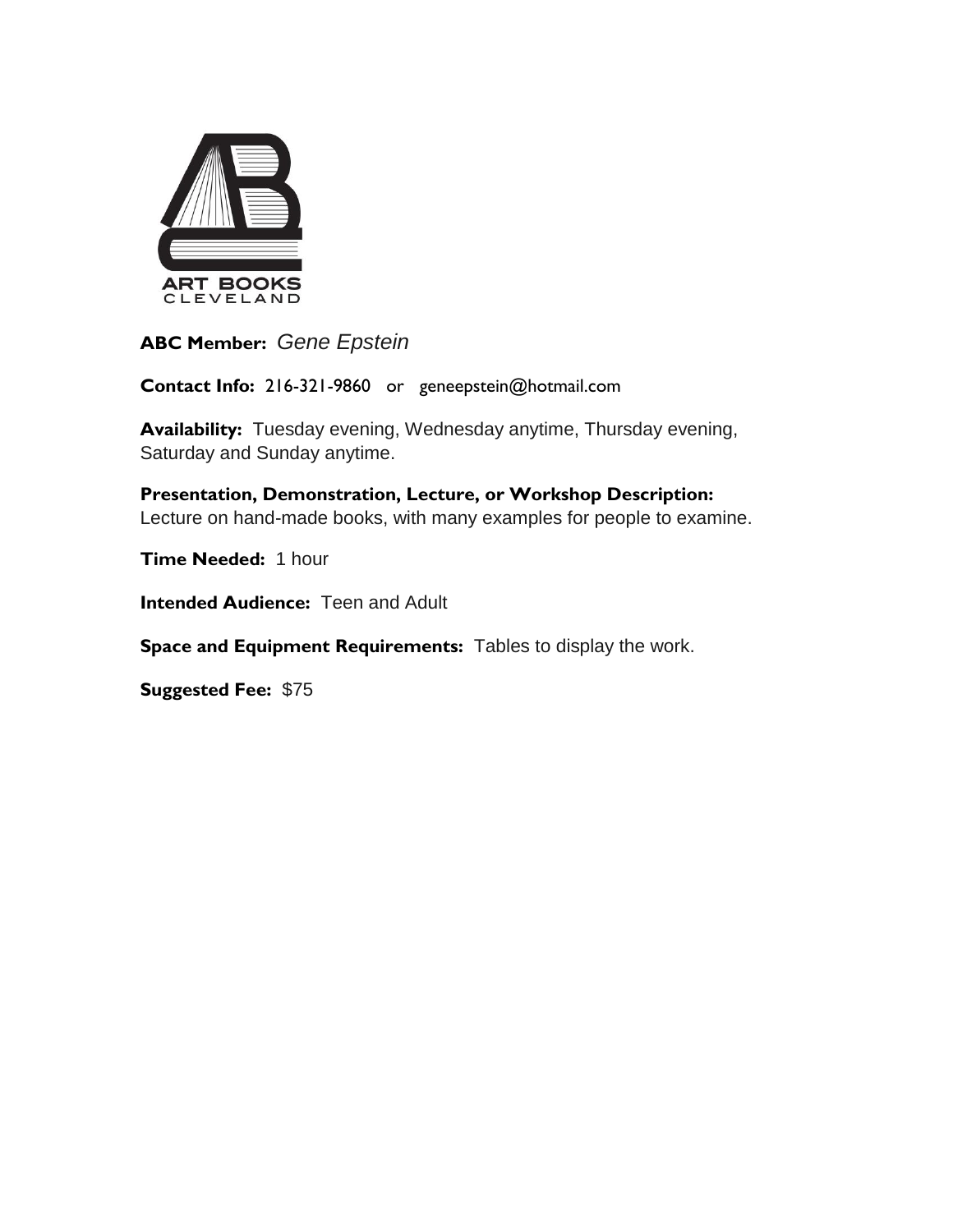

## **ABC Member:** *Laura Martin*

## **Preferred Method of Contact:** 216.397.0662 **or** ixiloom@yahoo.com

## **Availability:**

Potentially availability is any day depending on other scheduling. Prefers late morning, early afternoon, or early evenings.

### **Presentation, Demonstration, Lecture, or Workshop Description:**

**Public Presentations:** Laura can present on the following topics: (a) The Book as Technology, (b) The History of Books Through Artist Books, (c) Papercutting Traditions and Artists. These presentations use PowerPoint Presentations with hands-on examples that can be passed around, and, if appropriate, the use of audience created samples that can be taken home.

**Time Needed:** Presentations range from an hour to 90 minutes.

**Intended Audience:** The topics are most appropriate for teens and adults, including senior groups.

**Space and Equipment Requirements:** Required materials include a projecting computer system that will accept a flash drive and long tables for display objects, if used.

**Suggested Fee:** Typical fees depending upon presenting sponsor but usually range from \$75-\$150.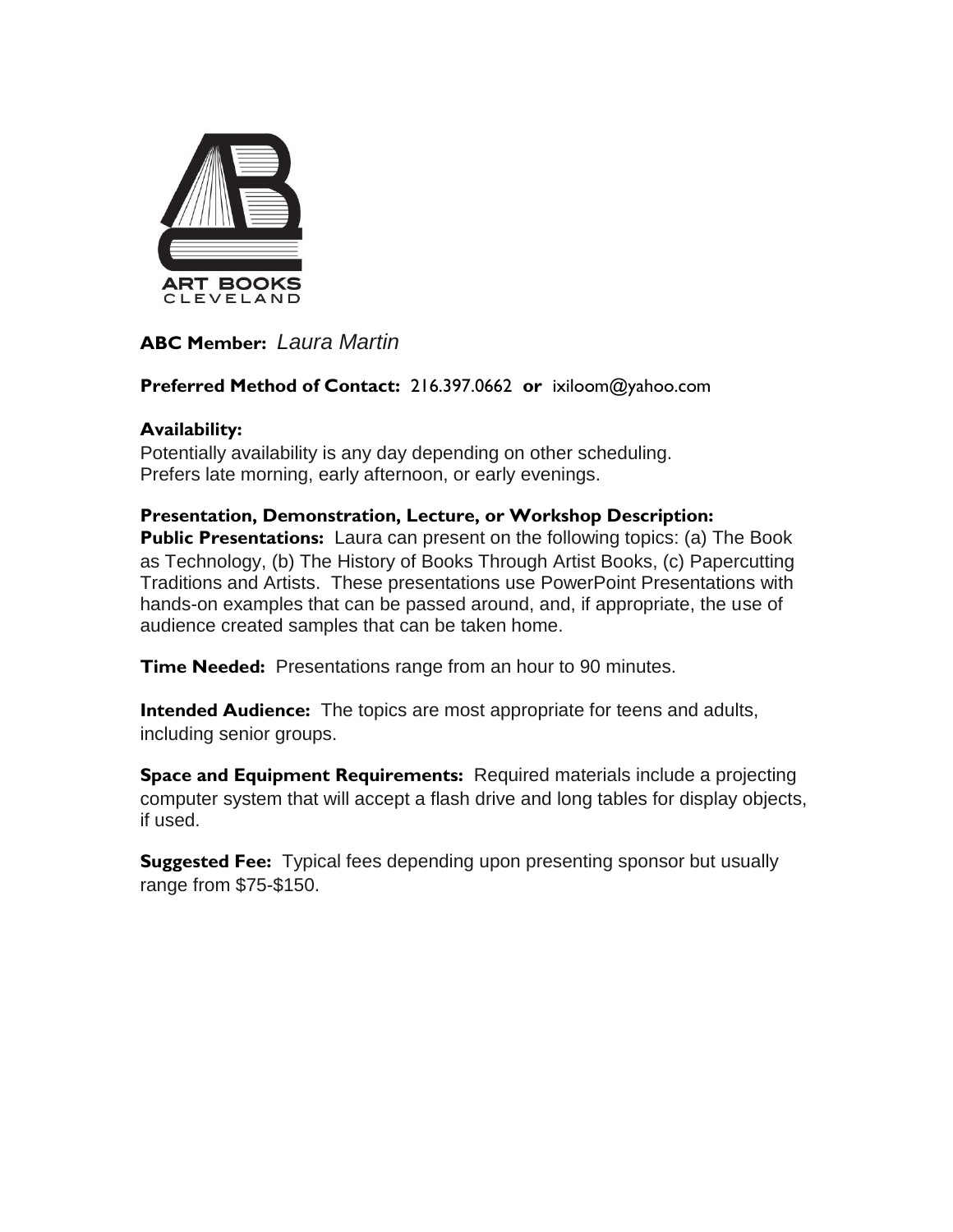

## **ABC Member:** *Laura Martin*

## **Preferred Method of Contact:** 216.397.0662 **or** ixiloom@yahoo.com

## **Availability:**

Potentially availability is any day depending on other scheduling. Prefers late morning, early afternoon, or early evenings.

#### **Presentation, Demonstration, Lecture, or Workshop Description: Demos / Workshops:** Laura offers demonstrations and workshop presentations to teachers, families, and librarians on variations of such topics as (a) Simple Book Structures, (b) Travel Journals, (c) Handmade Books for Literacy, (d) Teacher Creativity and the Handmade Book, and (e) Handmade Books from recycled materials.

**Time Needed:** These presentations range from 90 minutes to 3 hours in length. And include numerous models, samples and instruction sheets that can be taken away.

**Intended Audience:** These topics are designed for the specific groups needs.

**Materials:** Materials required depend upon the group / topic; examples include construction and/or letter paper; recycled posters, envelopes or memo paper; scrap papers (e.g., advertising flyers, old calendars) for collage, etc. and audience- provided recycled materials (e.g., cereal boxes, one-sided printed paper, string, etc.). Tools required might include glue sticks, scissors, spoons, hole punches, etc.

**Space and Equipment Requirements:** Large tables, enough chairs, and a white board or other writing surface are needed. (Laura is able to provide many of the required materials.)

**Suggested Fee:** Fees for such workshops are negotiable but range from \$100- \$300.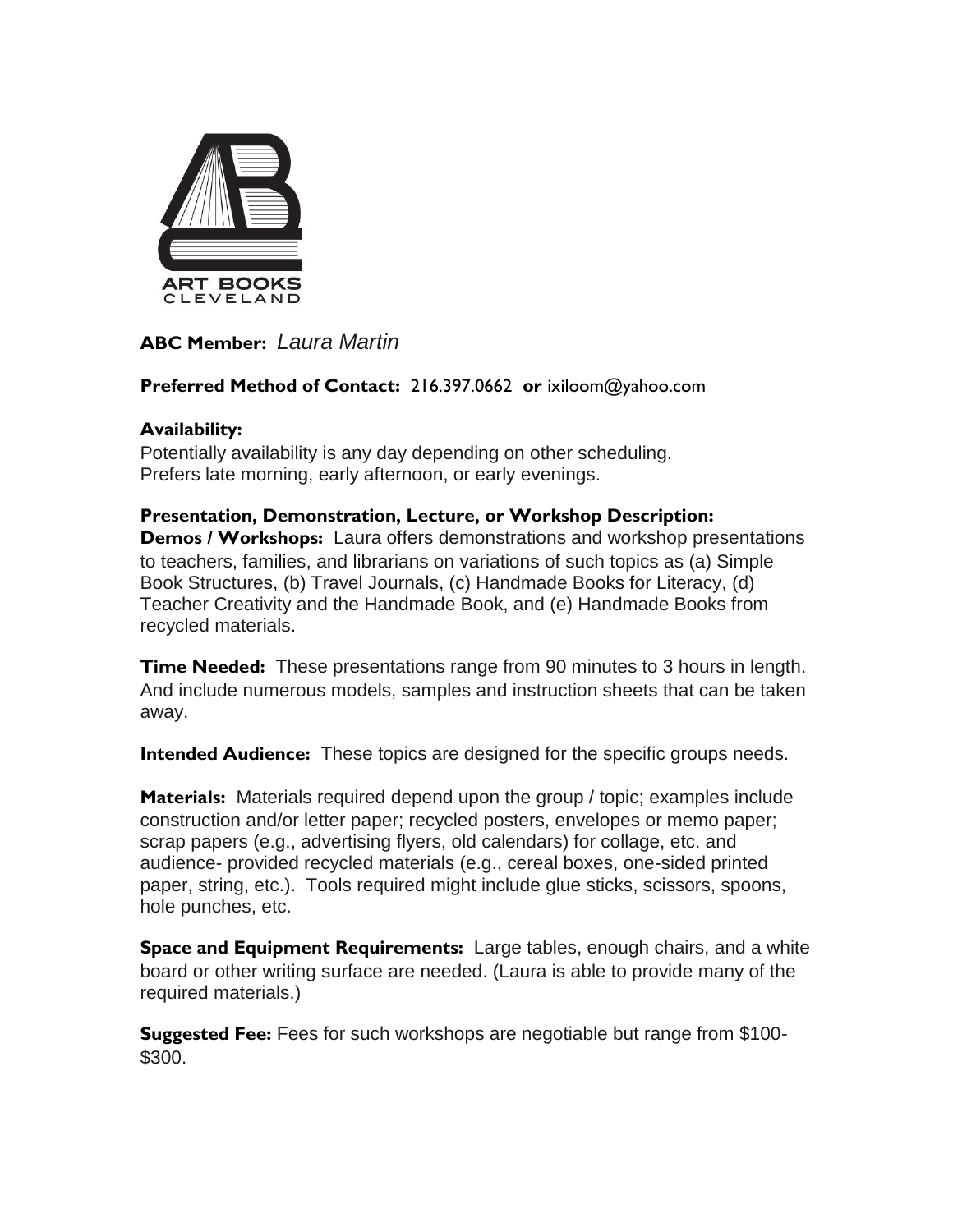

**ABC Member:** *Melissa O'Grady*

**Contact Info:** 216-952-7291 or [m3lissamary@gmail.com](mailto:m3lissamary@gmail.com) **Websites:** melissamade.us and m3lissa.weebly.com

**Availability:** Evenings if during the week Anytime during the weekend

**Presentation, Demonstration, Lecture, or Workshop Description:** "Pop-Up Surprise" can be a theme-based or an open-ideas workshop/demonstration where 1– 5 different pop-up structures are taught/shown.

- Demonstration (with or without audience take-aways, e.g., models, samples, instructional handouts, etc.)
- Hands-on workshop-style presentation (usually including audience participation and take-aways)

**Time Needed:** 1-2 or 2-4 hours

**Intended Audience:** Ages 7-12, Teen and Adult

**Materials:** Colorful card stock, scissors, markers/crayons, pencils, glue sticks. All materials can be provided by the artist at a cost of \$2 per participant (limit participants to 20 please).

**Space and Equipment Requirements:** The workshop can be messy in terms of tiny paper scraps. Participants need plenty of elbow room to cut and glue.

**Suggested Fee:** \$75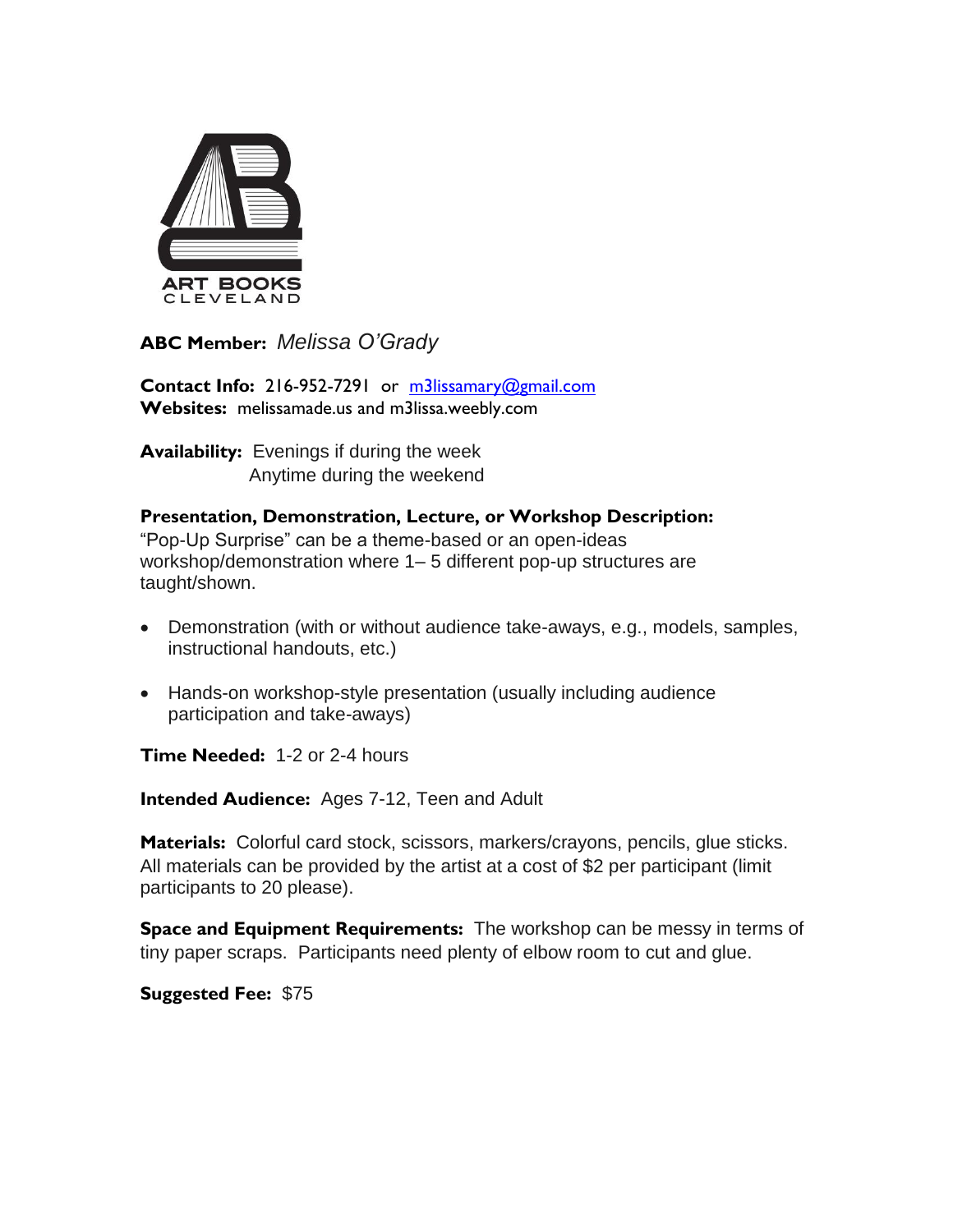

**ABC Member:** *Melissa O'Grady*

**Contact Info:** 216-952-7291 or [m3lissamary@gmail.com](mailto:m3lissamary@gmail.com) **Websites:** melissamade.us and m3lissa.weebly.com

**Availability:** Evenings if during the week Anytime during the weekend

## **Presentation, Demonstration, Lecture, or Workshop Description:**

"Magic Circles" is a hands-on workshop about an old-fashioned moveable-book structure. Participants are given instructions and can create their own unique pieces.

- Demonstration (with or without audience take-aways, e.g., models, samples, instructional handouts, etc.)
- Hands-on workshop-style presentation (usually including audience participation and take-aways)

**Time Needed:** 1-2 or 2-4 hours

**Intended Audience:** Ages 7-12, Teen and Adult

**Materials:** Colorful card stock, scissors, markers/crayons, pencils, glue sticks. All materials can be provided by the artist at a cost of \$2 per participant (limit participants to 20 please).

**Space and Equipment Requirements:** The workshop can be messy in terms of tiny paper scraps. Participants need plenty of elbow room to cut and glue.

**Suggested Fee:** \$75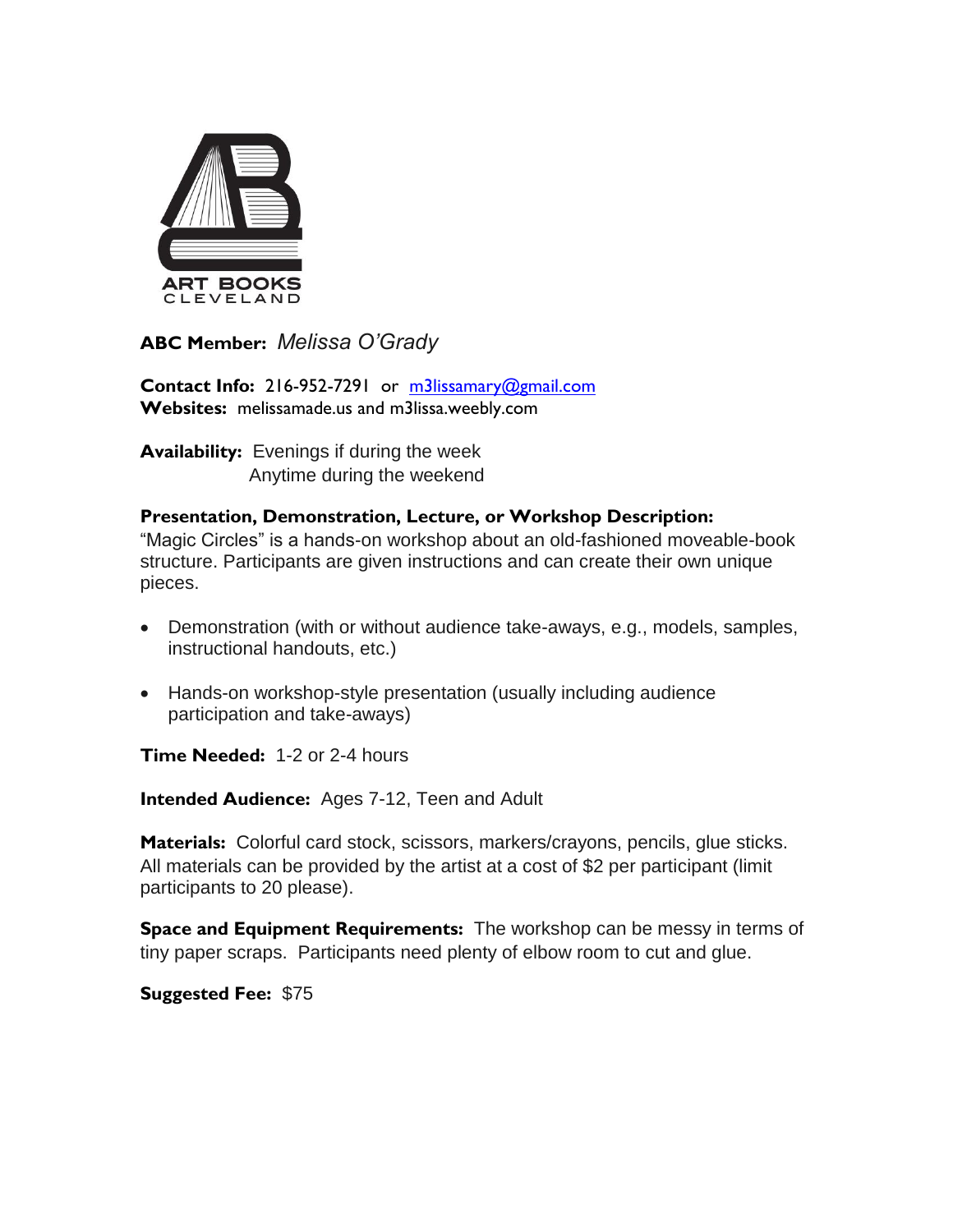

**ABC Member:** *Tony Williams*

**Contact Info:** 216-707-9351 or 216-534-7136 (cell) tonywilliamsartist@gmail.com

## **Availability**: 9:30-3:30

## **Presentation, Demonstration, Lecture, or Workshop Description:**

- 1) Children's Picture Books
- 2) Children's Picture Books illustrations wordless books Illustrate a story using no words and a simple book structure. These are make and take projects.
- 3) Simple pop-up books Create a simple pop-up book, a make and take project.

**Time Needed:** 1-2 hours

**Intended Audience:** K-6th grade

**Materials:** Tony will provide the supplies for class.

**Space and Equipment Requirements:** Tables and chairs

**Suggested Fee:** \$75- \$125 depending on size of the class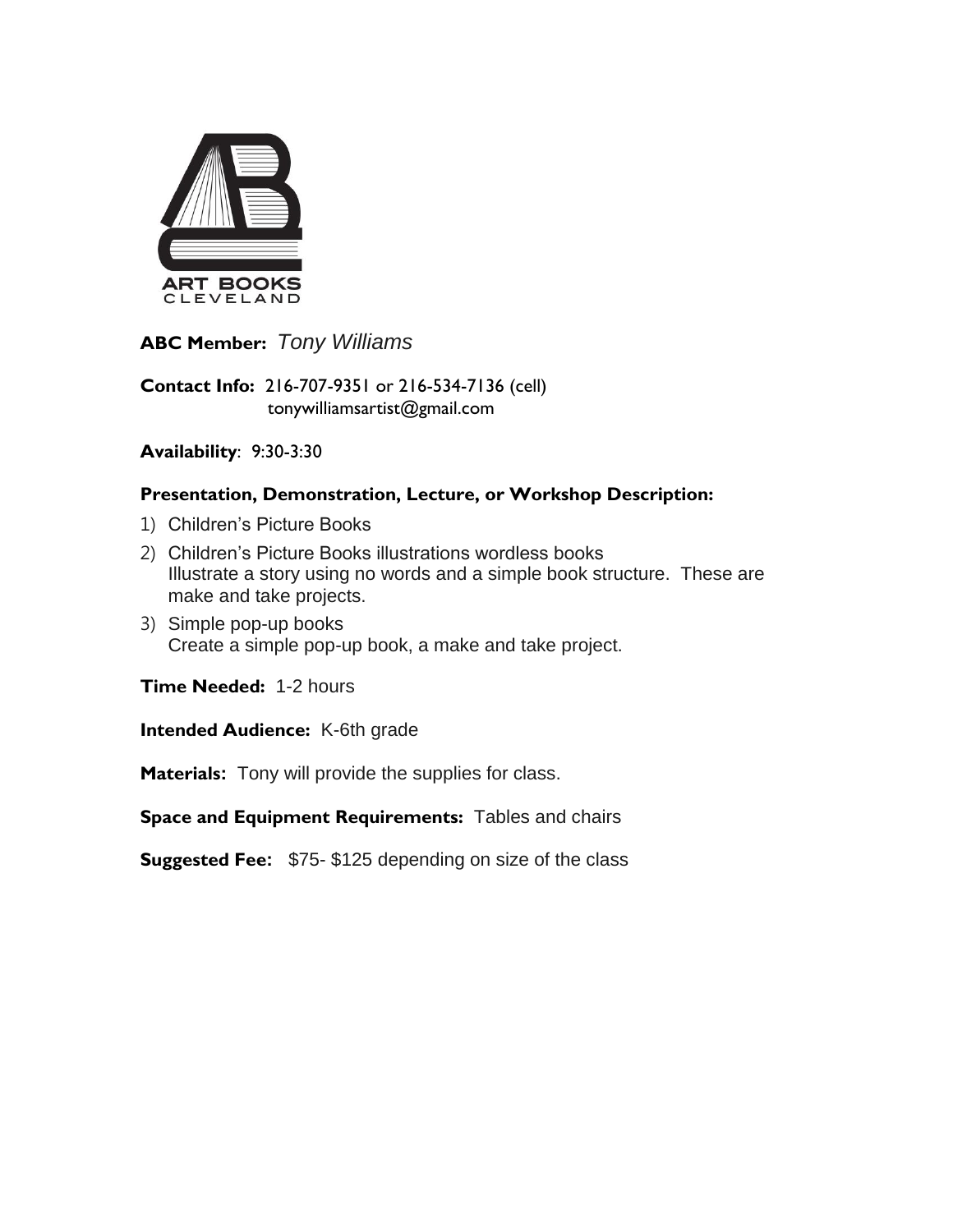

**ABC Member:** *Tony Williams*

**Contact Info:** 216-707-9351 or 216-534-7136 (cell) tonywilliamsartist@gmail.com

**Availability**: 9:30-3:30

**Presentation, Demonstration, Lecture, or Workshop Description:** PowerPoint Presentation on illustrations and type

**Time Needed:** 1-2 hours

**Intended Audience: Teen and Adult** 

**Space and Equipment Requirements:** A computer projector and dimmable lights

**Suggested Fee:** \$75- \$125 depending on size of the class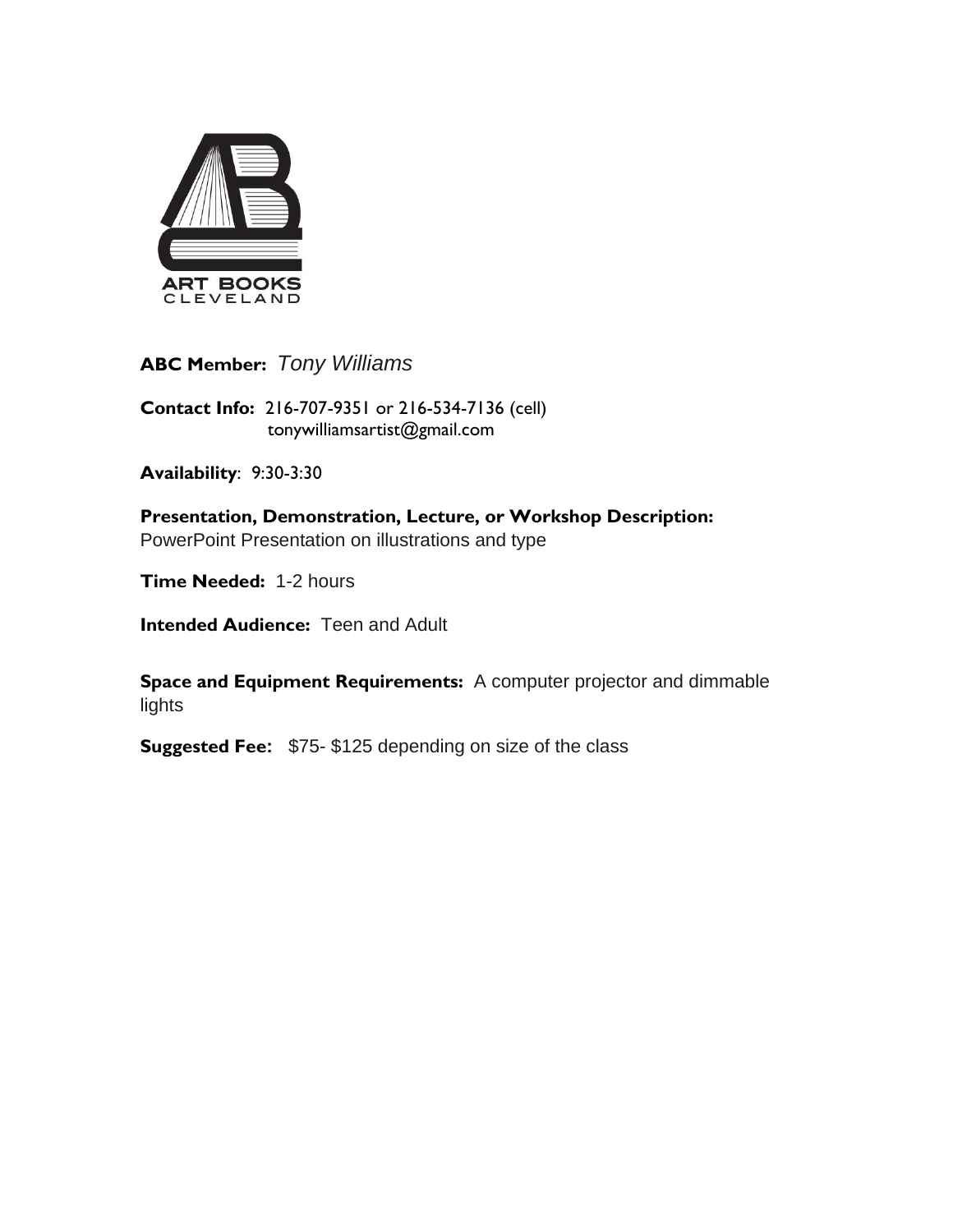

Art Books Cleveland (ABC) is dedicated to exploring, encouraging, and teaching both contemporary and traditional artistic practices of the handmade book. Its membership is open to both experienced and beginner, providing opportunities to exhibit and promote their work, while sharing their individual skills with each other through member workshops. One of the original founders of Octavofest (http://engagedscholarship.csuohio.edu/octavofest/), this organization is devoted to advancing the appreciation of bookmaking and paper arts.

## **Works Available for Exhibit & Commissions**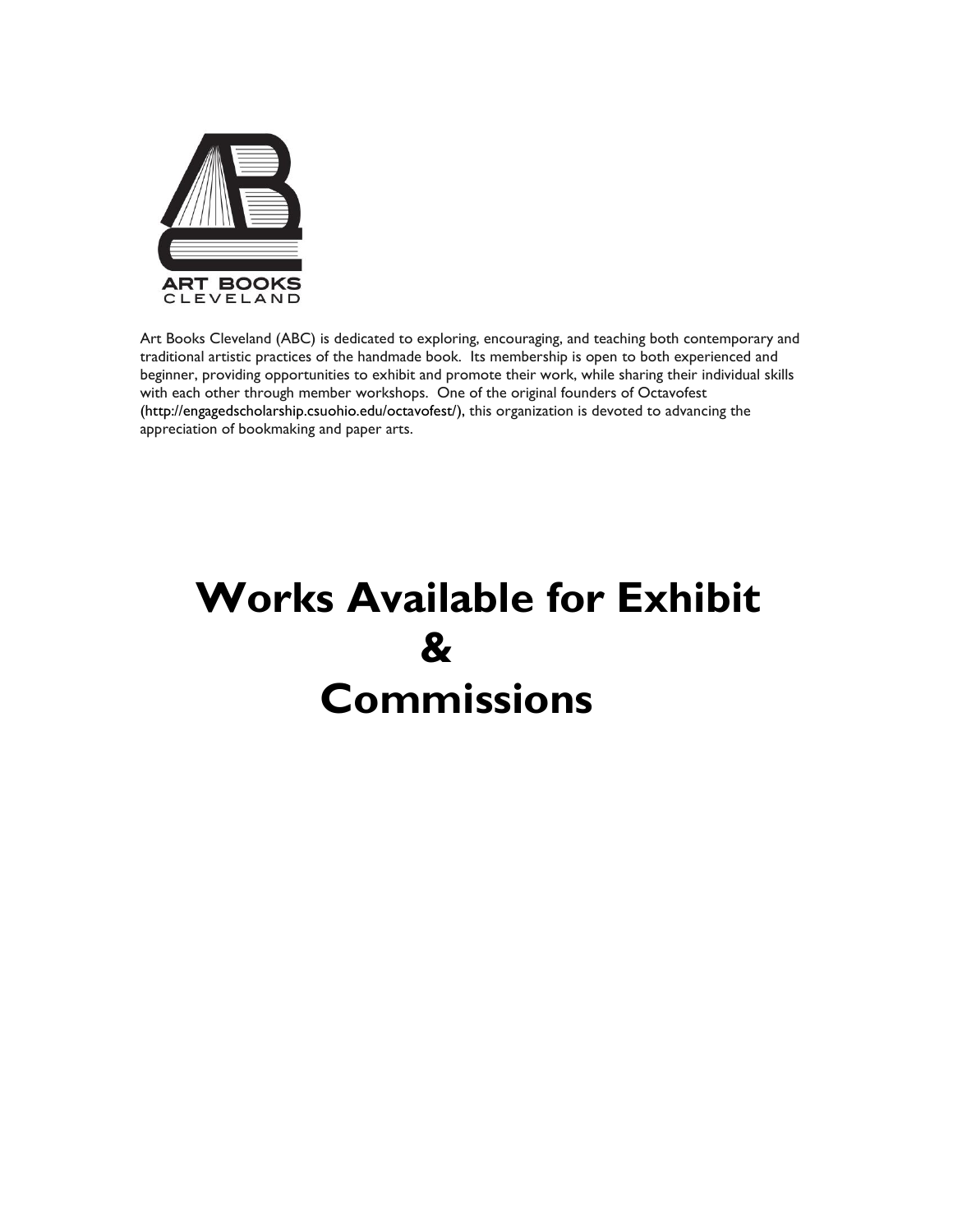

## **Works Available for Exhibit: Commissions**

**ABC Member:** *Laura Martin*

**Preferred Method of Contact:** 216-397-0662 or[ixiloom@yahoo.com](mailto:ixiloom@yahoo.com)

**Exhibition of Work:** Laura can exhibit small collections of her handmade books in various structures, including those featuring hand-cutting.

**Commissions:** Laura does commissions for 2D hand-cut quotes in handmade paper, etc.



## **ABC Member:** *Clare Murray Adams*

Preferred Method of Contact: 330-898-2180 or [clare.m.adams@gmail.com](mailto:clare.m.adams@gmail.com)

**Exhibition of Work:** Clare has a number of artist books of various structures, primarily accordion fold books and piano hinge books available for display. She also has a series of 10 collages based on bookbinding techniques that are available for display.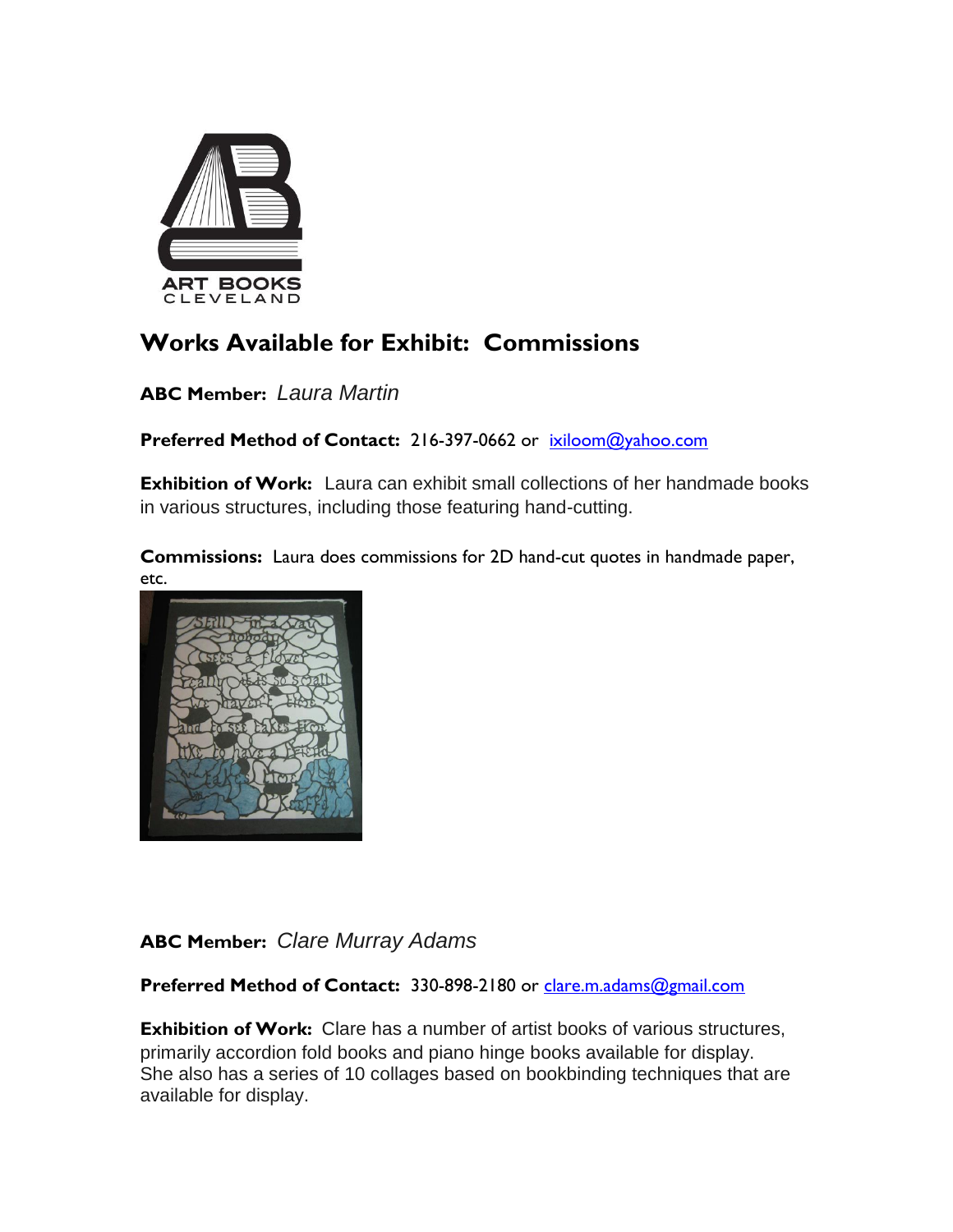## **ABC Member:** *Bette Bonder*

#### **Preferred Method of Contact:** [bettebonder@gmail.com](mailto:bettebonder@gmail.com)

**Exhibition of Work**: Bette is available to work with community groups or libraries that would like to explore kinds of programs, and to help determine setup for art displays.

**ABC Member:** *Gene Epstein*

#### Preferred Method of Contact: 216-321-9860 or [geneepstein@hotmail.com](mailto:geneepstein@hotmail.com)

**Exhibition of Work:** Gene offers altered books in various sizes for display. Some are sculptures made by folding or cutting and folding the pages in sequence. Others make use of text and original drawings and paintings. Some have computer generated art.